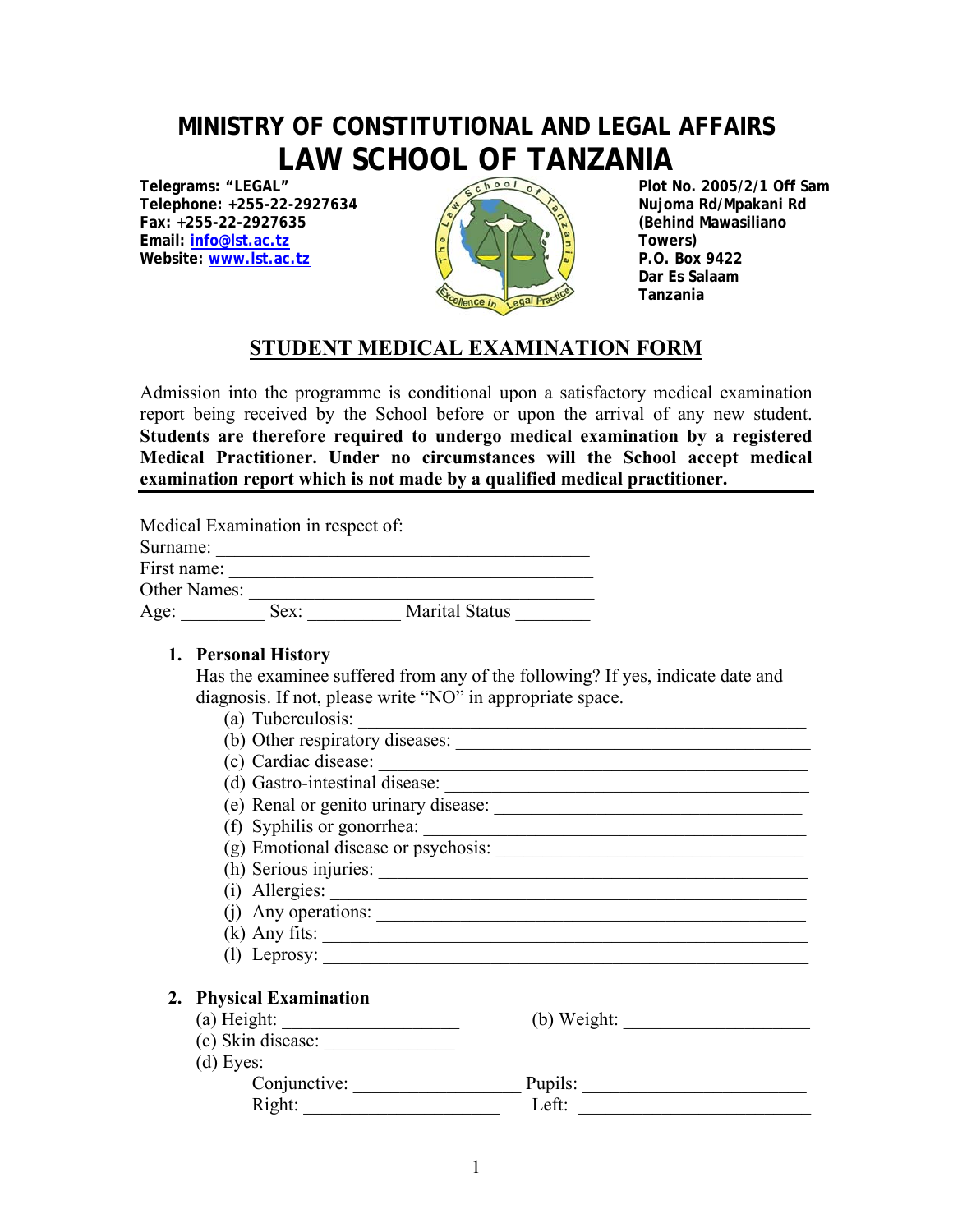Please state condition of:

- 
- 
- $(c)$  Nose:
- 
- (e) Cardiovascular system:
	- Blood pressure: systolic:
	- Diastolic: • Heart:  $\overline{\phantom{a}}$  Any murmur:  $\overline{\phantom{a}}$ 
		-
	- Arteries and veins:

#### (f) Abdomen:

- Scars(operation):  $\_\_\_\_\_\_\_\_\_$
- 
- 
- 
- 
- 
- Rectum:
- Any clinical evidence of hyperacidity or gastric duodenal ulcers:

#### 3. Laboratory Tests

- - Sugar:  $\frac{1}{2}$  Sugar:  $\frac{1}{2}$  Sugar:  $\frac{1}{2}$  Sugar:  $\frac{1}{2}$  Sugar:  $\frac{1}{2}$  Sugar:  $\frac{1}{2}$  Sugar:  $\frac{1}{2}$  Sugar:  $\frac{1}{2}$  Sugar:  $\frac{1}{2}$  Sugar:  $\frac{1}{2}$  Sugar:  $\frac{1}{2}$  Sugar:  $\frac{1}{2}$  Sugar:  $\frac{1}{2}$
	- Leucocytes:
	-
- (b) Stool:
	- Special emphasis on hookworm or bilharzia
- (c) Blood Examination
	- · Haemoglobin:
	- Different count:
		-
		-
		-
		- 0 Lymphocytes:
		- o Monocytes:
		- o ESR